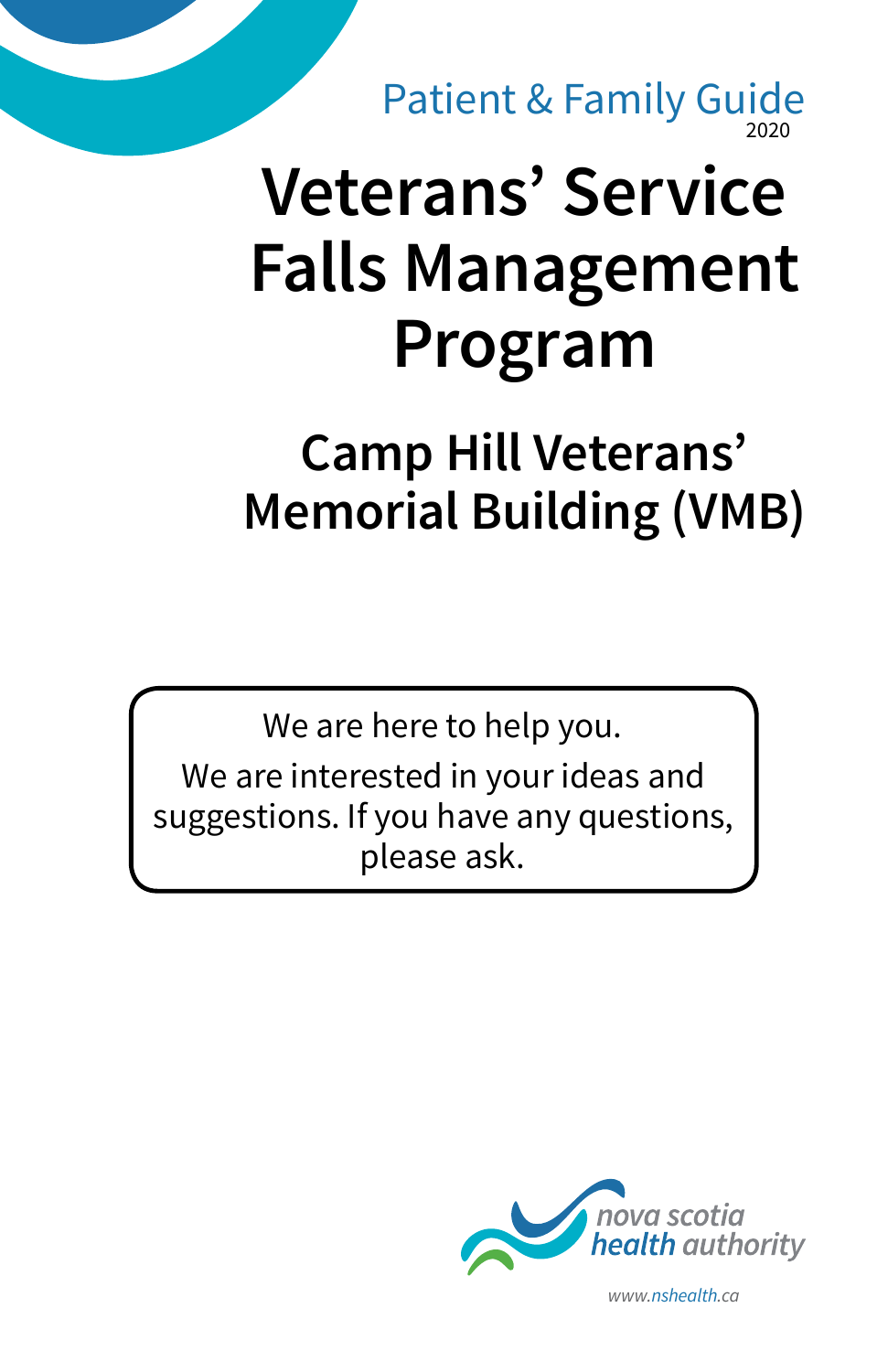## **Veterans' Service Falls Management Program**

Falls among older adults are a common problem. Up to half of residents in long-term care may fall each year. Research shows that physical restraints do not prevent falls. In fact, more serious injuries may happen when physical restraints are used to prevent falls.

At the VMB, we have a unique Falls Management Program that uses an assessment tool to make sure that each Veteran's risk of falling is identified early. This means that interventions can be put in place as soon as possible. The whole health care team also meets regularly to review falls and work with Veterans and their families to prioritize safety and well-being. Each team member assesses the best measures and equipment that may be helpful for the Veteran. **Our goal is to lower the risk of falls.** At the VMB, every fall is reviewed and analyzed.

#### **When do falls happen?**

Most falls happen during transfers from sitting to standing, or changing location. This may be switching from a bed to a wheelchair, or from walking to sitting. Veterans who can get up by themselves, but not stand or walk alone, are most likely to fall.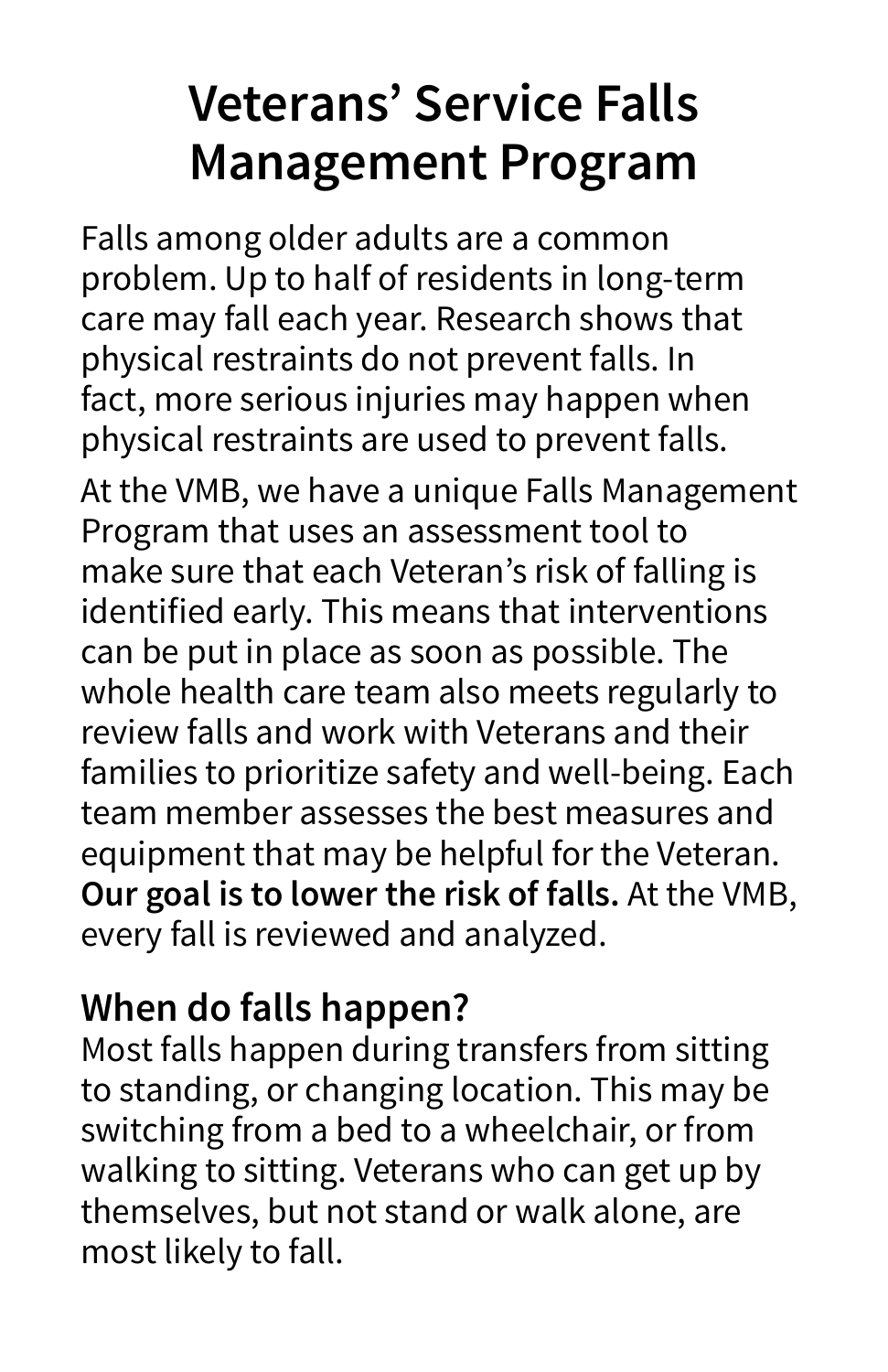### **Am I at risk of falling?**

The following may raise your risk of falling:

- › Having less balance or strength
- › Problems seeing
- › Confusion
- › Falls in the past
- › Age 80 years and older
- › Needing to get to the bathroom quickly
- › Cluttered spaces or pathways
- › Taking multiple medications that may cause drowsiness, confusion, or a drop in blood pressure or blood sugar



- › An acute illness an illness that comes on fast and doesn't last long (like strep throat, infection, or flu)
- › General weakness
- › The wrong kind of footwear
- › Health conditions, such as Parkinson's disease, depression, arthritis, stroke, dementia, diabetes, and others

**Falls may lead to physical injuries, a loss of independence, and a fear of falling again. It is important to talk with your health care team about falls when they happen.**